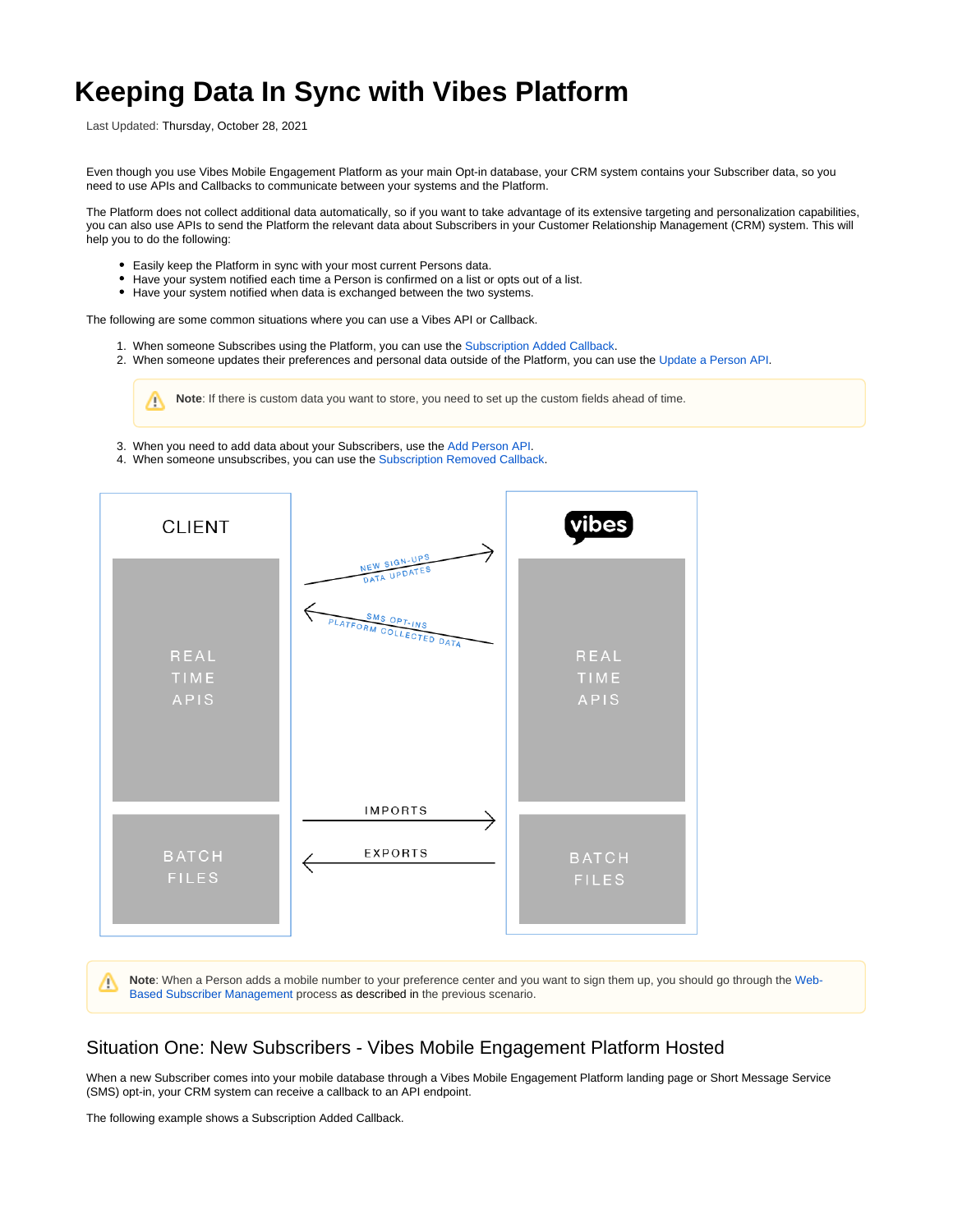**Subscription Added Callback**

```
{
   "callback:id","DEF123",
   "event_id":"AB234SDFD234", 
   "callback_type":"subscription_added",
   "event_type":"subscription_added", //deprecated 
   "event_date":"2017-02-15T15:42:23Z",
   "delivery_attempt":"1",
   "subscription":{
      "person":{
         "id":"ABC123",
         "external_id":"ex1234",
         "url":"/companies/:company_key/mobiledb/persons/ABC123"
       },
       "subscription_list":{
          "id":"1234",
          "url":"/companies/:company_key/mobiledb/subscription_lists/1234"
       },
       "opt_in_date":"2017-01-15T15:34:52Z",
       "acquisition_campaign":{
          "id":"2342312",
          "url":"/companies/:company_key/campaigns/acquisition/2342312"
       },
       "url":"/companies/:company_key/mobiledb/persons/ABC123/subscriptions/1234"
   }
}
```
**Note**: If you need the Platform to call a pre-existing API, the Vibes ProServe Group can create a custom integration solution for you.Δ

## <span id="page-1-0"></span>Situation Two: Updating Data About Your Subscribers

As shown in the following API Call example, when updating data about your Subscribers, you can use a unique identifier from your CRM system (exter nal\_person\_id), or you can use the Vibes person\_id.

The examples show API Version 1 and Version 2.

#### **API Version 1**

#### **API Call: Updating a Person**

```
{
    "external_person_id":"EXT542342",
    "mobile_phone":{
       "mdn":"2995551234"
   },
    "custom_fields":{
       "first_name":"John",
       "last_name":"Doe"
    }
}
```
**API Version 2 (E.164 MDN format)**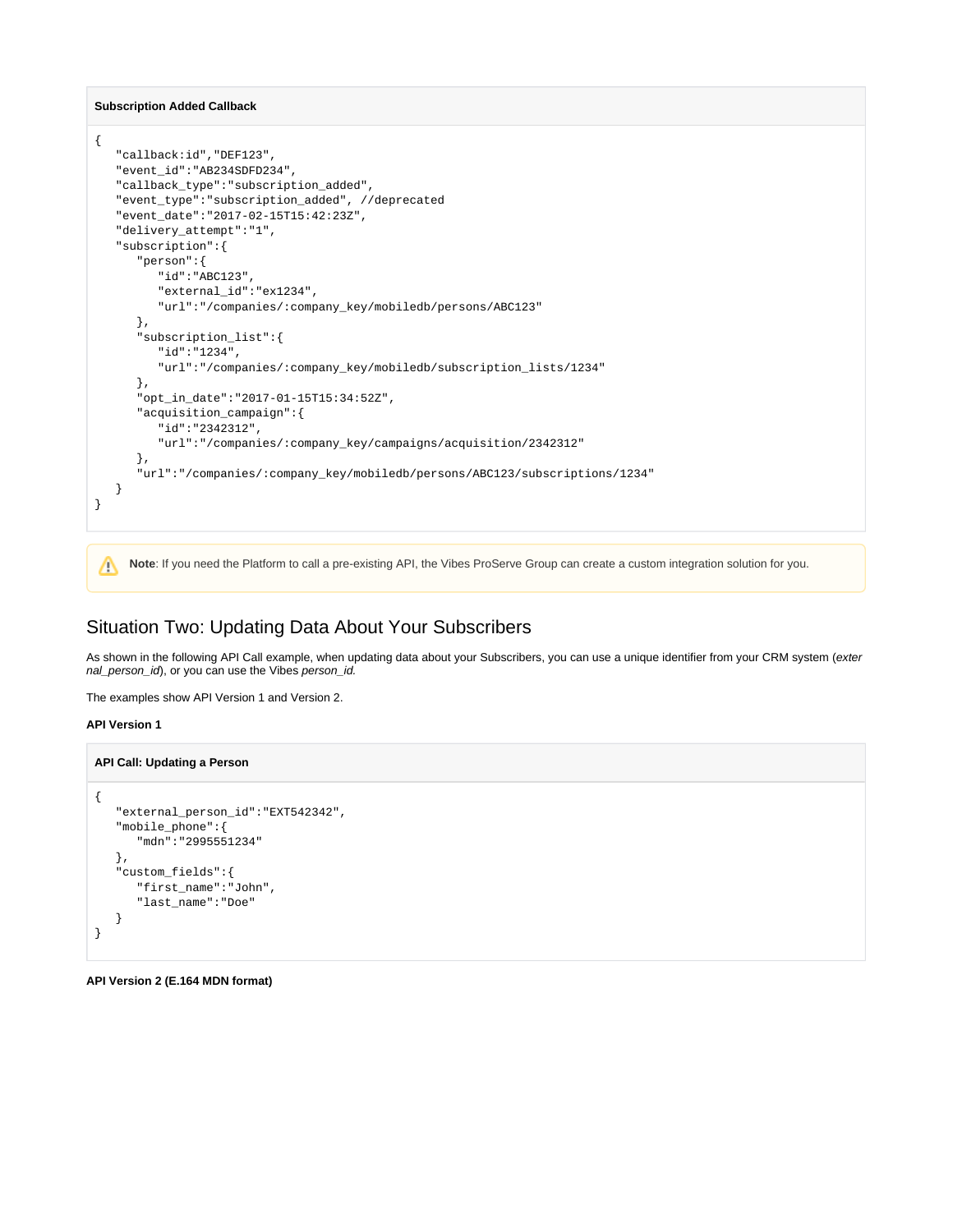#### **API Call: Updating a Person**

```
{
    "external_person_id":"EXT542342",
    "mobile_phone":{
       "mdn":"+12995551234"
   },
    "custom_fields":{
       "first_name":"John",
       "last_name":"Doe"
    }
}
```
**Note**: If you are unable to update by ID and only have the Mobile Directory Number (MDN), then you can use the Add Person API call and Δ Vibes will merge the MDN's information with the existing Person.

As shown in the following Return example, you will receive back an HTTP code letting you know if the Person was updated, if the Person was not found, or if the MDN can't be changed.

| <b>Return: Updating a Person</b>                           |
|------------------------------------------------------------|
| SUCCESS: 200<br>Same Person body you submitted is returned |
| FAILURE: 404 - person not found<br>no body                 |
| FAILURE: 409 - MDN cannot be changed<br>no body            |

### <span id="page-2-0"></span>**Add a Person**

Use the following to create a new Person record.

POST /companies/:company\_key/mobiledb/persons/

The person\_id, timezone\_source, created\_at and updated\_at fields are not allowed, and any values will be ignored.

The mobile\_phone field is optional and can be omitted. All custom fields are also optional and may be omitted.

## <span id="page-2-1"></span>Situation Three: When a Subscriber Opts Out

When a Person opts out via their mobile device, the Platform will send your system a notification that they are no longer a mobile Subscriber, as shown in the following example.